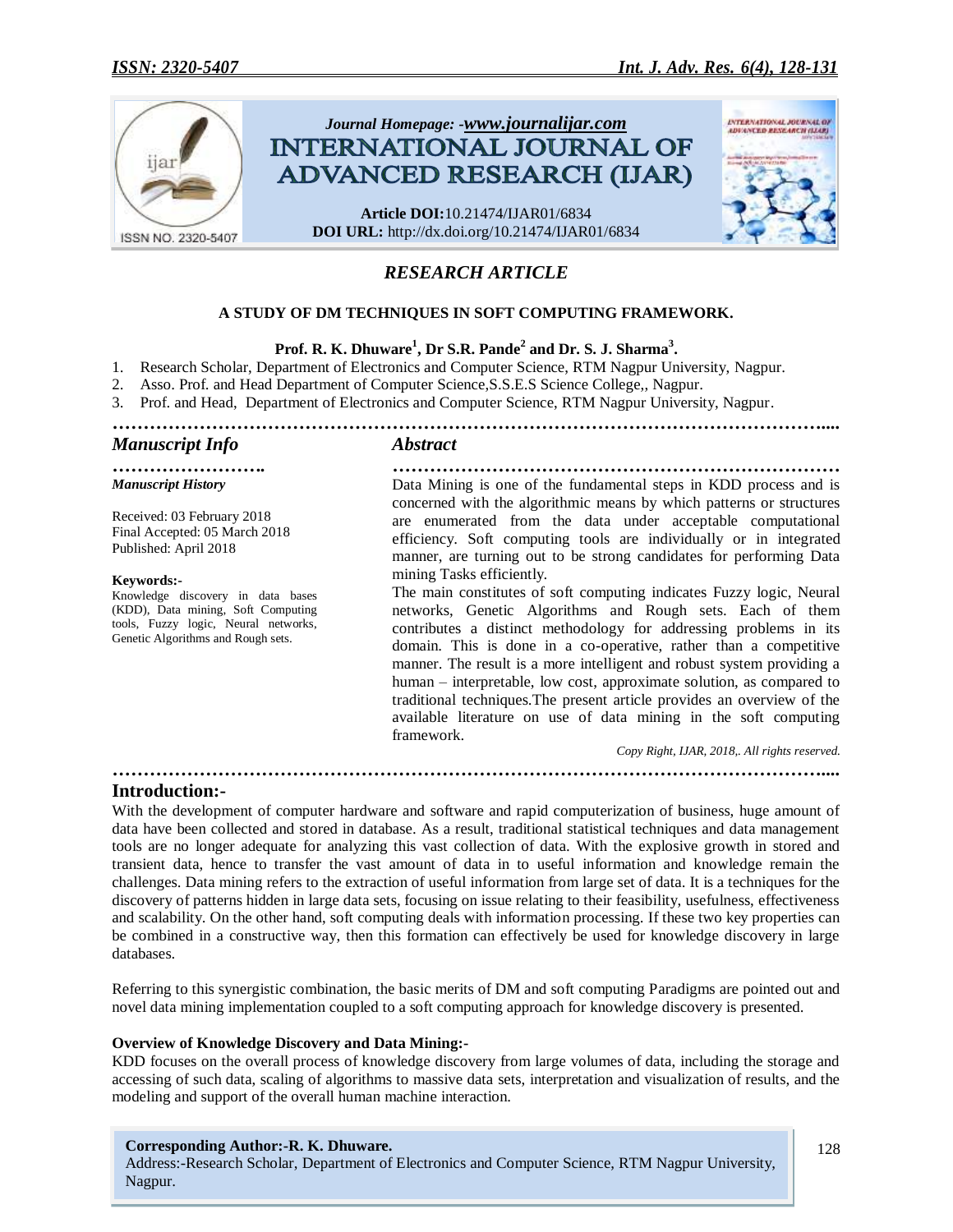An important step in the KDD process is data mining. Data mining involves fitting models to or determining patterns from observed data. The fitted models play the role of inferred knowledge. Deciding whether the model reflects useful knowledge or not is basically a part of the overall KDD process for which subjective human judgment is usually required.

Development of new generation algorithms is expected to encompass more diverse sources and types of data that will support mixed-initiative data mining, where human experts collaborate with the computer to form hypotheses and test them. The main challenges to the data mining procedure involve the following : Massive data sets and high dimensionality, User interaction and prior knowledge, Overfitting and assessing the statistical significance, Understandability of patterns, Nonstandard and incomplete data, Mixed media data, Management of changing data and knowledge and Integration

### **Role and Significance of Soft computing Methods in Data Mining:-**

Soft computing is a consortium of methodologies (like Fuzzy Logic, Neural Networks, Genetic Algorithms, Rough Sets), that works Synergistically and provides, in one form or another, flexible information processing capabilities for handling real life problems.

Its aim is to exploit the tolerance for imprecision, uncertainty, approximate reasoning and partial truth in order to achieve tractability, robustness and low cost solution.

Recently various soft computing methodologies have been applied to handle the different challenges posed by data mining. The main constituents of soft computing, at this juncture, include fuzzy logic, neural networks, genetic algorithms, and rough sets. Each of them contributes a distinct methodology for addressing problems in its domain. This is done in a cooperative, rather than a competitive, manner. The result is a more intelligent and robust system providing a human-interpretable, low cost, approximate solution, as compared to traditional techniques.It may be mentioned that there is no universally best data mining method; choosing particular soft computing tool(s) or some combination with traditional methods is entirely dependent on the particular application and requires human interaction to decide on the suitability of an approach.

Each of the soft computing methods have their own characteristic ,based upon which they can be suitably used in data mining process .Encapsulation of each of these methods in the data mining process has brought about a significant difference in the approach of information extraction and processing.

#### **Fuzzy Logic in Data Mining:-**

Since fuzzy sets allow partial membership, Fuzzy logic is basically multi valued logic that allows intermediate values to be defined between conventional evaluations such as yes/no, true/false etc. This represents a more human like thinking approach in the programming of computer. Since in data mining with large data bases the most common challenges are the noisy, imprecise, vague data, therefore by suitable extracting the relevant characteristics of fuzzy sets the data mining techniques can be made more efficient. The use of fuzzy techniques has been considered to be one of the key components of data mining systems because of the affinity with human knowledge representation. Wei and Chen have mined generalized association rules with fuzzy taxonomic structures. Fuzzy logic is useful for data mining systems performing classification such as CRM, Health care and finance. At this junction fuzzy data mining comes as great help to data miners.

#### **Neural Networks in Data Mining:-**

Neural Network based data mining approach consists of three major phases:

#### **Network Construction and Training:-**

This phase constructs and trains a three layer neural network based on the number of attributes and number of classes and chosen input coding method.

#### **Network Pruning:-**

The pruning phase aims at removing redundant links and units without increasing the classification error rate of the network. A small number of units and links left in the network after pruning enable us to extract concise and comprehensible rules.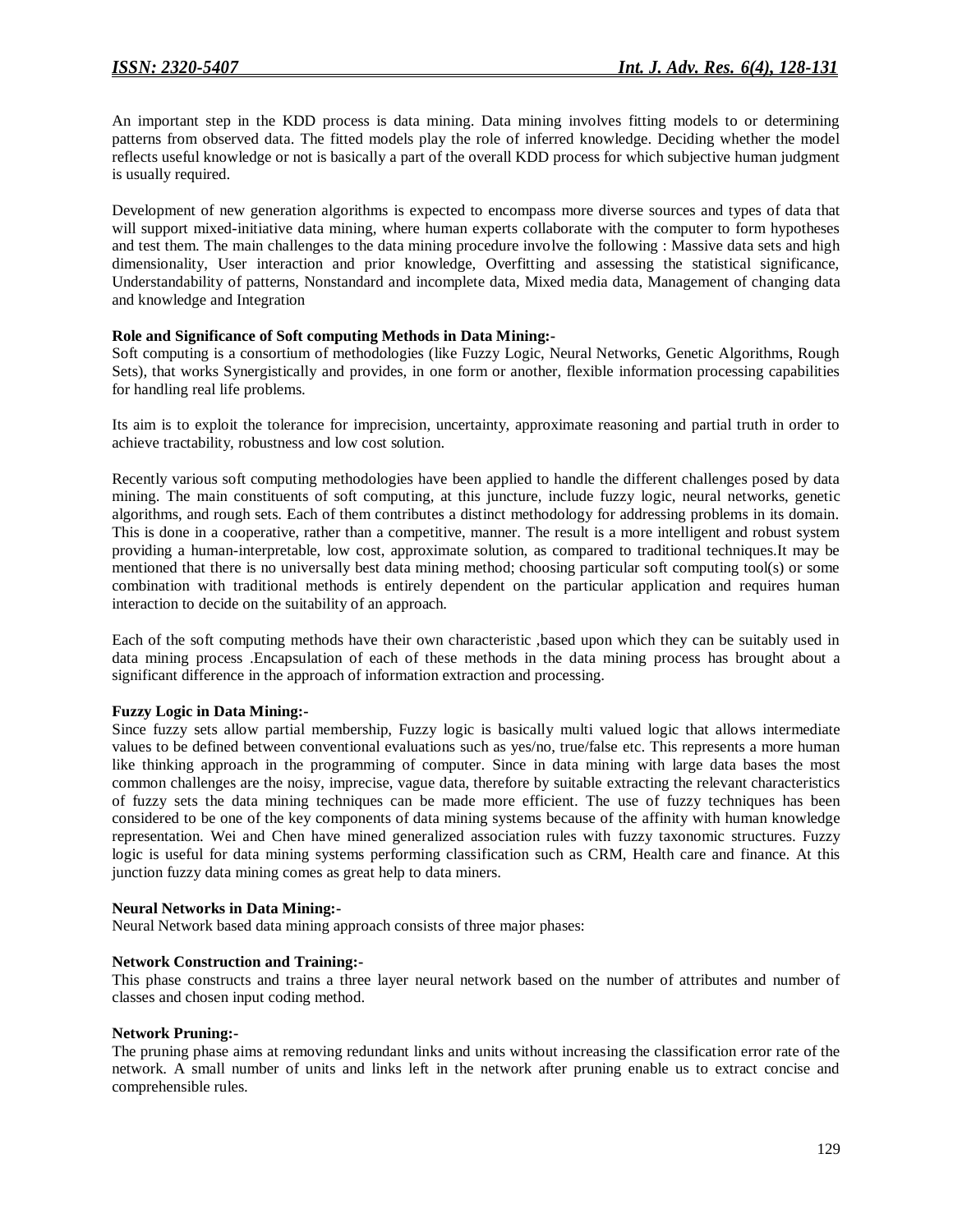### **Rule Extraction:-**

This phase extracts the classification rules from the pruned network. The rules generated are in the form of "if (a, Bv,) and (x, Bv,) and ... and **(x,** Bv,) then Cy where a.s., are the attributes of an input tuple, v ,are constants,& are relational operators  $(=, <, 2, <)$ , and **Ci**is one of the class labels.

The nns exhibit mapping capabilities that is they can map input patterns to their associated output patterns. The nns learn by examples, thus nn architecture can be trained with known examples of a problems before they are tested for their inference capabilities on unknown instances of the problem, they can therefore identify new objects previously untrained. The nns possess the capability to generalize, thus they can predict new outcomes from past trends. The nns are robust systems and are fault tolerant. They can therefore recall full patterns from incomplete partial or noisy patterns. Based upon the above characteristics of nn which are very closely associated with the functionality what is required by the data mining application. They can be efficiently embodied with data mining methods for increasing efficiency of the outcome of different data mining techniques. Data mining, cleaning and validation could be achieved by determining which records suspiciously diverge from the patterns of their peers. Hence for this proper approaches for combining the ANN and datamining technologies should be found to improve and optimize data mining technology. Fuzzy neural networks and self organizing neural networks are gaining fast importance in the field of data mining. Neural networks have found wide application in areas such as pattern recognition, image processing, optimization, fore casting.

## **Genetic Algorithm in Data Mining:-**

Genetic algorithm plays an important role in data mining technology,which is decided by its own characteristics and advantages. To sum up, mainly in the following aspects:

- 1. Genetic algorithm processing object not parameters itself, but the encoded individuals of parameters set, which directly operate to set, queue, matrices, charts, and other structure.
- 2. Possess better global overall search performance; reduce the risk of partial optimal solution. At the same time, genetic algorithm itself is also very easy to parallel.
- 3. In standard genetic algorithm, basically not use the knowledge of search space or other supporting information, but use fitness function to evaluate individuals, and do genetic Operation on the following basis.
- 4. Genetic algorithm doesn't adopt deterministic rules, but adopts the rules of probability changing to guide search direction. Genetic algorithm has been efficiently used in multimedia databases.
- 5. Knowledge discovery systems have been developed using genetic programming concepts.

#### **Rough Sets in Data Mining:-**

The main goal of rough sets is induction of approximation of concepts rough sets constitutes a sound basis for KDD. It offers mathematical tools to discover patterns hidden in data and hence used in the field of mining. Rough sets does not require any preliminary information as fuzzy sets require membership values or probability is required in statistics hence this is special. Hence rough sets can be used as a framework for data mining especially in the areas of soft computing where exact data is not required and in some areas where approximation data can be of great help. Rough set theory can be used in different steps in data processing such as computing lower and upper approximation.

#### **Neuro-Fuzzy Computing:-**

*Neuro-fuzzy computation* is one of the most popular hybridizations widely reported in literature. It comprises a judicious integration of the merits of neural and fuzzy approaches, enabling one to build more intelligent decisionmaking systems. This incorporates the generic advantages of artificial neural networks like massive parallelism, robustness, and learning in *data-rich* environments into the system. The modelings of imprecise and qualitative knowledge in natural/linguistic terms as well as the transmission of uncertainty are possible through the use of fuzzy logic. Besides these generic advantages, the neuro-fuzzy approach also provides the corresponding application specific merits as highlighted earlier.

The rule generation aspect of neural networks is utilized to extract more *natural* rules from fuzzy neural networks. The fuzzy MLP and fuzzy Kohonen network have been used for linguistic rule generation and inferencing. Here the input, besides being in quantitative, linguistic, or set forms, or a combination of these, can also be incomplete. The components of the input vector consist of membership values to the overlapping partitions of linguistic properties *low, medium,* and *high* corresponding to each input feature. Output decision is provided in terms of class membership values.